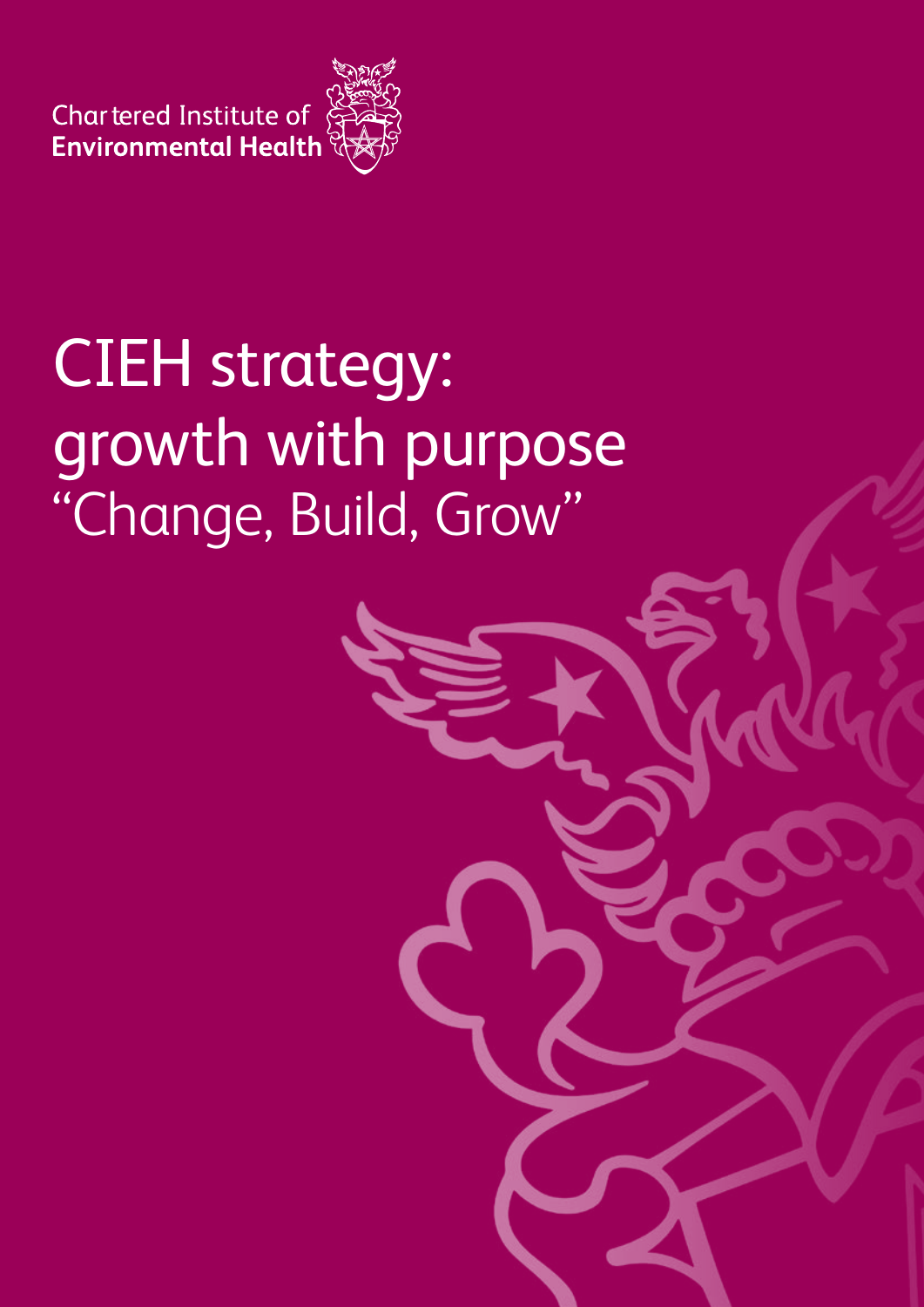### **CIEH's vision**

CIEH has a heritage dating back over 130 years and a royal charter that provides the purpose for everything we do.

Environmental health is a diverse profession, incorporating the core disciplines of food safety and integrity, housing and communities, health and safety, environmental protection and public health.

But there is a single end goal: to enable safer, cleaner and healthier environments for the benefit of people, businesses and local communities.

As a professional membership body CIEH's purpose is to help our members and the wider profession achieve this objective through:

- Setting **professional**, technical and ethical standards and behaviours
- Providing work-based **learning** and development solutions
- Creating and nurturing **communities** and networks
- Promoting strong, professional **leadership**
- Collating and sharing **intelligence** and information

#### **Vision**

Safer, cleaner and healthier environments people, businesses and

#### **Mission**

To promote and uphold the principles, standards environmental health, in a variety of disciplines and settings, to improve and protect the public's health, safety and wellbeing

#### **Values**

**Professionalism Partnership Inclusivity**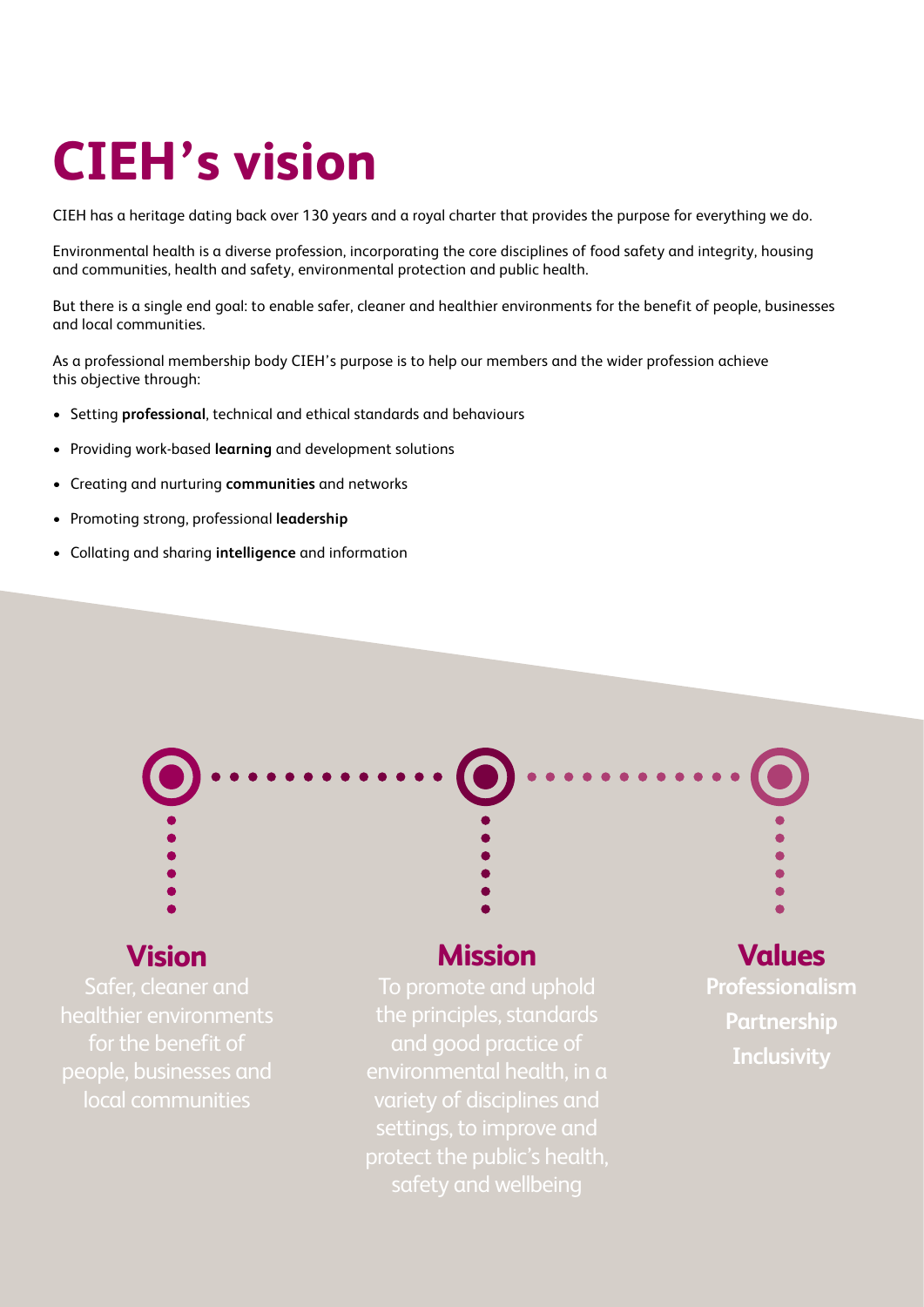### **Strategic goals and objectives**

To achieve our vision of safer, cleaner and healthier environments and settings we have set objectives that are clear, measurable, accountable and achievable.

These objectives reflect CIEH's mission and core values, while enabling us to support and grow our membership and the wider profession.

# **Membership**

CIEH is a membership organisation that engages, promotes and supports Environmental Health Professionals.

Our White Paper 'Growth with purpose' outlines our aim to do more to support the wider profession recognising its diversity and reach across all sectors.

Now that we better understand our current and potential membership base, we will develop a membership offer which is:

- 1. **Relevant** to individuals' professional needs and their career aspirations
- 2. **Representative** enabling members to get involved and engaged at whatever level, and in whichever role, is most appropriate
- 3. **Responsive** recognising that one size doesn't fit all and reflecting a dynamic and changing profession



CIEH has a long and illustrious history and our members have been critical to improving and protecting people, communities and businesses throughout the UK and abroad.

To affect positive and long-lasting change, CIEH should be more visible to people and organisations outside our established community, especially in the corridors of Westminster.

We know who our key stakeholders are, we know how we want to engage with them and we have established a profile that is fit for a modern, open and collegiate organisation in the 21st Century.

To build upon these successes, we will:

- 1. Run a series of **public facing campaign**s on the key issues facing the environmental health profession including air quality and Brexit
- 2. Deliver an external affairs strategy which **solidifies relationships** with MPs, the House of Lords and other partners who have an interest in environmental health
- 3. Promote and celebrate the vital **contribution** that environmental health makes to the delivery of healthy outcomes